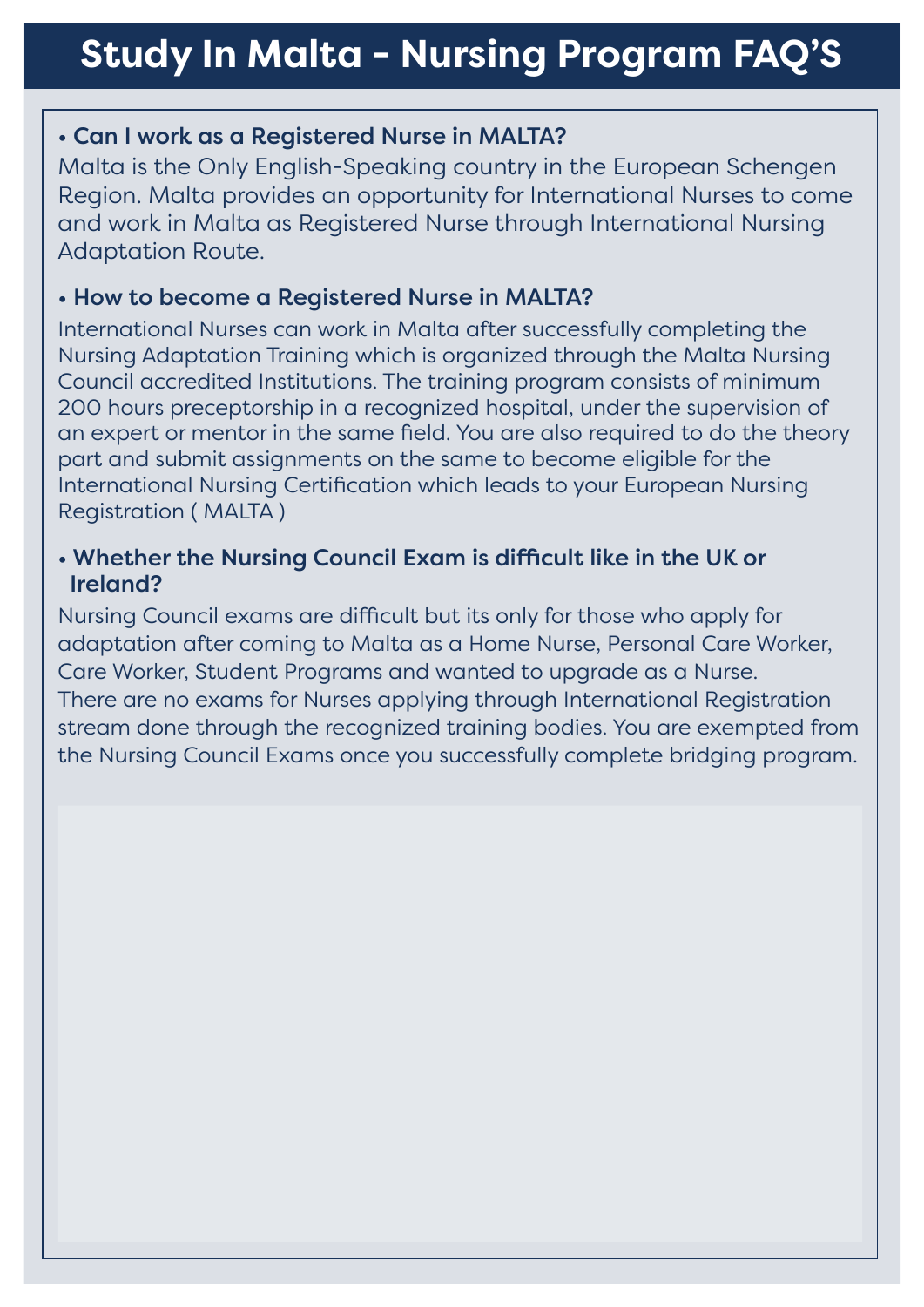# **Study In Malta - Nursing Program FAQ'S**

## • International Nursing Bridging Program vs Other Options?

| <b>Description</b>            | <b>Bridging Program</b>                                                                                                 | <b>Short Cut Routes</b>                                                                                                                                                                        |
|-------------------------------|-------------------------------------------------------------------------------------------------------------------------|------------------------------------------------------------------------------------------------------------------------------------------------------------------------------------------------|
| <b>Visa Route</b>             | Trainee Visa Route:<br>To do Adaptation Training<br>for International Nurses<br>accredited by Nursing<br>Council, Malta | Fly to Malta as Home Nurse,<br>Personal Care Worker, Student<br>Visa for doing Courses like<br>Health Care and apply for<br>Adaptation as an On shore<br>applicant after 2-3 Years             |
| Duration                      | 4-6 Months                                                                                                              | Can Take up to 2-3 Years and<br>depends on Invitation from<br>Nursing Council which might<br>take upto 1-2 Years                                                                               |
| Exams                         | No Exams, Only Assignments                                                                                              | <b>Nursing Council Exam like</b><br>OSCE in the UK                                                                                                                                             |
| Cost                          | 5400 Euros                                                                                                              | Unauthorized agents charge<br>around 6000-10000 Euros<br>just for Visas and an<br>additional 400 Euros charge<br>to Nursing Council for<br>Preceptorship                                       |
| <b>Career Path</b>            | <b>Career Progression as</b><br><b>International Nurse</b>                                                              | Often end up with Huge<br>Gaps in Careers are most of<br>them end up doing Carer<br>Jobs in Malta for 2-3 Years,<br>which is a drawback while<br>applying to countries like UK,<br>Canada etc. |
| Additional<br><b>Benefits</b> | Gets an additional International<br>Certification which is useful for<br>Careers abroad.                                | Loss of Time and Money                                                                                                                                                                         |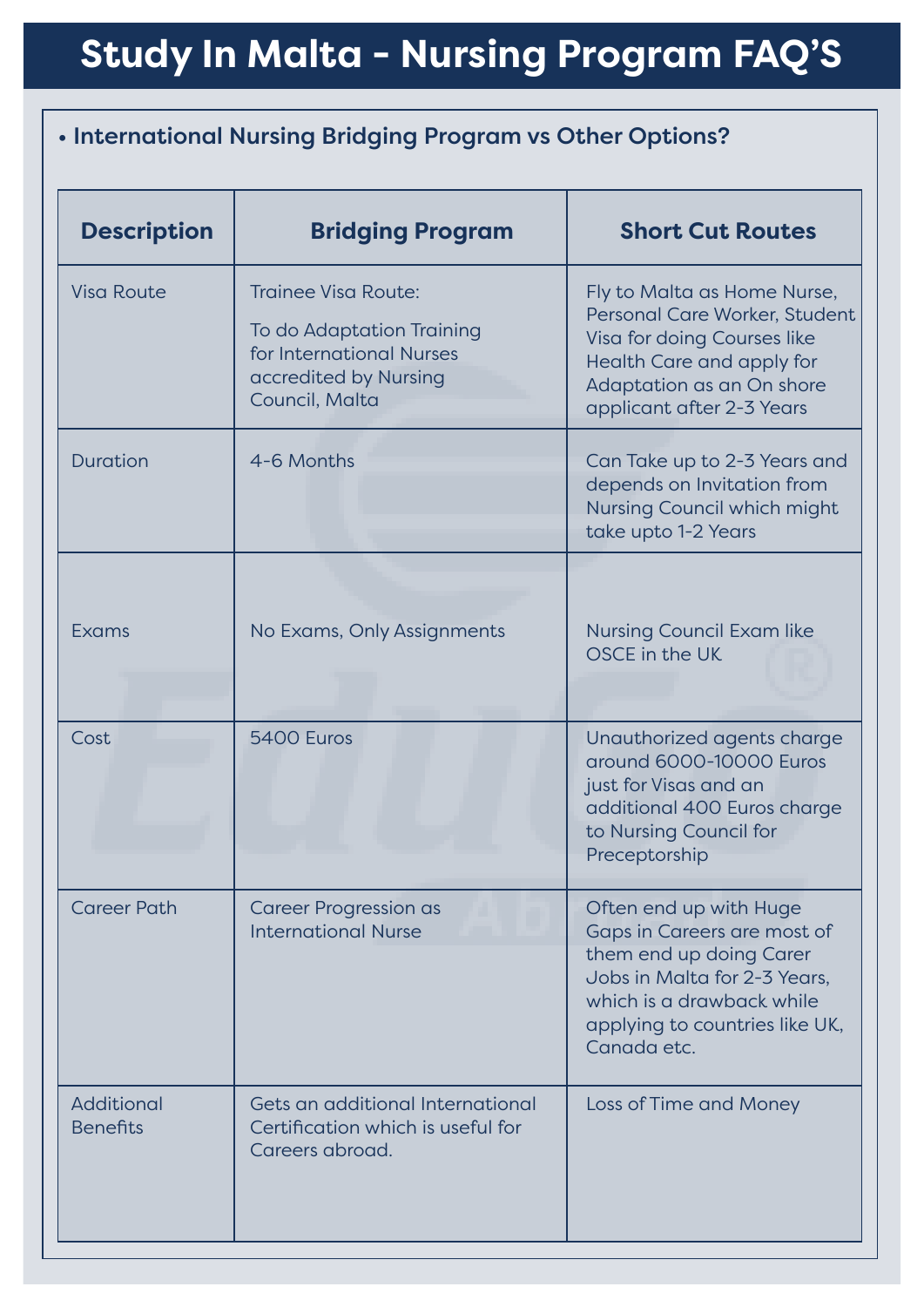## **Study In Malta - Nursing Program FAQ'S**

## • How can I apply for Nursing Bridging Program?

Nursing Council Malta has accredited University of Malta and MCAST University College for providing the Nursing Adaptation Training for International Qualified Nurses.

## • What are the eligibility Criteria for Adaptation Course?

You should be an internationally qualified and registered Nurse in your country with proficiency in English. IELTS is mandatory and you need to have overall 6.0 in IELTS and 6.0 in Writing / no band less than 5.5

#### • I have done 3 Year GNM in India, am I eligible for the adaptation program?

It depends on the practical hours you completed in your training. Applicants shall have successfully completed at least a three-year Nursing Program comprising at least four thousand and six hundred (4,600) hours in topics, of which at least one-third (**⅓**) should be theoretical training and at least one half  $(v_2)$  clinical training i.e minimum 2300 hours.

## • What am I going to do with adaptation?

You will have to complete a module in gerontology and shall complete minimum 200 hours of practical training under a mentor.

#### • What if I am not meeting the entry requirements of Bridging Program?

You can enroll for BSc Nursing (Top-up) at Idea Academy.

### • How long it will take for Registration?

Normally it takes around 1 month to get Nursing registration after you successfully complete Nursing qualification. But in this case, the council is acting fast and it took only 3-7 days for the previous batches to get their registration

### • Will I be able to find the job after adaptation?

Yes, so far 100% of Nurses are placed after the Bridging Program. Still no one can guarantee you a Job after your adaptation training even if the chances are high. Institutions also help students to streamline interviews before they finish the program to make sure all will get an opportunity to get into employment. But placements are completely based on performance in the interviews